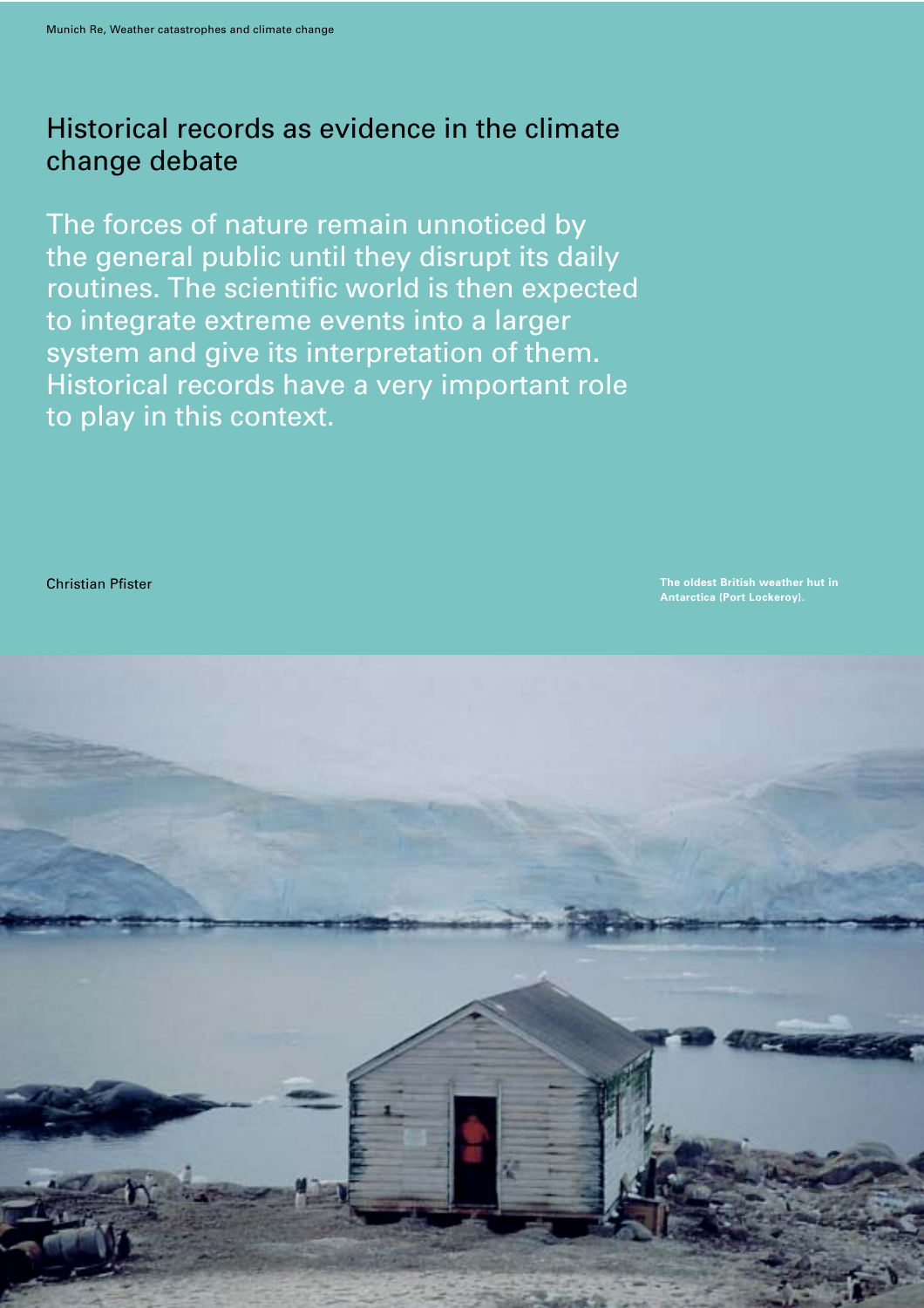The climate of the past has left its traces all over the globe, and these are researched by many scientific disciplines. Historical climatology mainly assesses data from anthropogenic archives, which contain two types of information:

- Direct data, including qualitative descriptions of the weather and, from the late 17th century, early measurements using instruments
- Indirect data, also referred to as proxy data, i.e. quantifiable descriptions of biological or physical occurrences that act as climate indicators

In Western Europe, climate observations from historical documents date back to Carolingian times (approx. 800). Thanks to the scope, completeness, and temporal resolution of this material, the 1,200 years down to the present day can be divided into five periods:

- 1 Before 1300: mainly descriptions of anomalies and natural disasters. The more extreme an event, the more frequent and detailed the accounts we have.
- 2 1300–1500: nearly continuous description of weather conditions in summer and winter, sometimes in spring, rarely in autumn.
- 3 1500–1800: virtually complete description of the weather month by month, and day by day in places.
- 4 1680–1860: measurements using instruments on an individual basis; the first short-lived meteorological networks.
- 5 Since 1860: instrument measurements within the scope of national and international meteorological networks.

The older data types were overlaid by more recent ones, though not entirely supplanted. The following is a brief introduction to the evidence.

Records of daily weather were given a boost from the close of the 15th century on thanks to the rise of astronomy, which became the leading branch of science, and to the invention of the letterpress. Astronomical calendars looked forward one to two decades and presented calendar data and the pre-calculated positions of the planets for each day. Each month was given a double page, the right-hand page having one line left empty for each day. In these empty lines, personal notes were made, including brief weather observations. From the 16th century, 33 such weather diaries are known for central Europe. Starting with the 17th century, the weather descriptions became more detailed (cf. p. 29). Weather diaries can be analysed by counting and averaging phenomena like rain, snow, and frost and comparing them with the corresponding average values of nearby meteorological stations. A few years ago, within the scope of the EU project CLIWOC, work started on a methodical evaluation of shipping logbooks, which usually contain systematic observations of wind direction and weather. Thousands of these exist. The CLIWOC database mainly covers the region of the North Atlantic for the period between 1750 and 1850.

Most authors of chronicles and weather diaries were aware that their description had a subjective tinge. In order to improve the inter-subjective and inter-temporal comparability of their data, they wove into their descriptions observations of natural phenomena which were known climate indicators.

In the warmer half of the year, these included particulars on the quantity and the sugar content of must and observations on the flowering and harvest times of (cultivated) plants. Placidus Brunschwiler, the abbot of Fischingen Monastery (Canton Thurgau), for example, describes the summer of 1639 as follows: "In the month considered here [May], until the 17th day of August, there was hardly ever a really warm day, but more rain and cold winds, so that we did not harvest hay and corn until the 17th day of August, which is usually done around St James' Day [25 July]." A grain harvest delayed by three-and-a-half weeks was shown for the instrumental measurement period only in the "year without summer" (1816) **> Smolka, p. 50**, so that this points to a temperature anomaly on the same scale for 1639.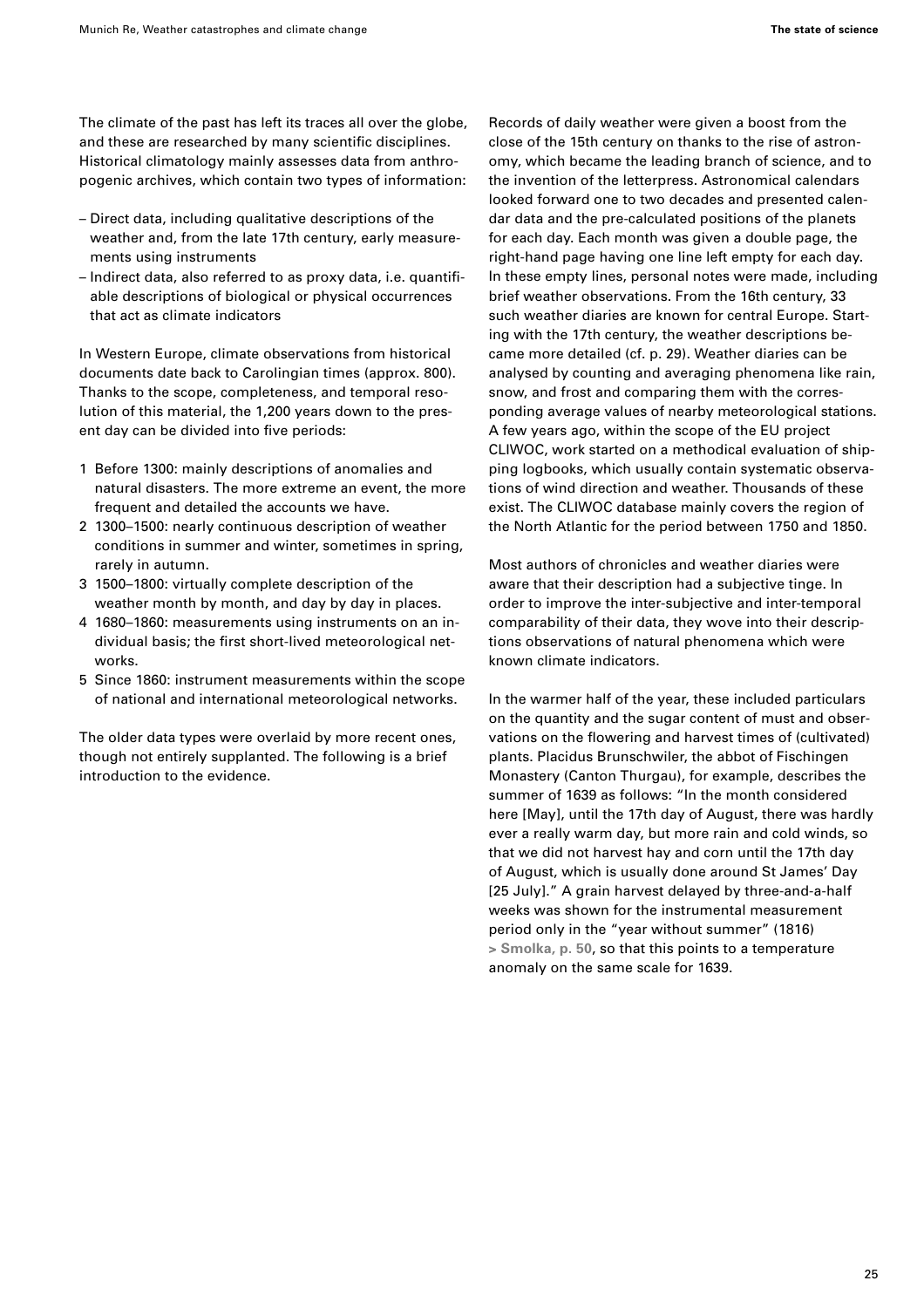

**Mercury thermometer according to Réaumur, 1780: The oldest instrumental measurement series commence in the second half of the 17th century. From the second half of the 18th century on, meteorological instruments spread quickly. This thermometer, made in Mannheim in 1780, has a scale based on that of the French physicist René-Antoine Réaumur: water freezes at 0°C and boils at 80°C. Today's Celsius scale has been used in Germany since 1924.** In the winter months, the common climate indicators were snowfall frequency, the duration of snow cover, the time and duration of ice cover on bodies of water, the occurrence of frost, and – in warm winters – the activity of flora and fauna. Recordings of annually recurring events in the winter months were less frequently systematic: since the late 15th century, the books of the city of Tallinn, Estonia, have recorded the day on which the first ship entered its port after the ice cover thawed in spring. Using a whole host of documents, Gerhard Koslowski and Rüdiger Glaser have established the extent to which the western part of the Baltic Sea was frozen after 1501. To record the level of flooding on an inter-subjective basis, high-water marks were mounted on bridges and buildings.

In 1597, Galileo Galilei built the first known instrument to determine air temperature and started to take instrumental measurements. Among the pioneers of observations using instruments, the Parisian physician Louis Morin deserves special mention: between 1665 and 1713, Morin took thermometer and barometer readings three times a day and was the first observer to systematically record the direction of cloud movement. In the 18th century, meteorological instruments spread more rapidly. With a view to finding a common denominator for these meteorological activities, Karl Theodor, Elector of Palatinate, established the Societas Meteorologica Palatina in 1780. This international scientific society provided its members with uniform instruments, issued guidelines for carrying out measurements and published the results. The society's meteorological network extended from Greenland to Rome, from La Rochelle to Moscow. It was broken up by the armies of the French Revolution.

Large databases like Euro-Climhist, HISKLID and CLIWOC already store hundreds of thousands of descriptive and early instrument-based data. Millions of other documents are awaiting discovery in archives. When evaluating documented data, a check is first made as to the spatial consistency of all the direct and indirect data available for a given period of time, using meteorological criteria. In accordance with the informational robustness of the various data types, the seasonal or monthly data fields are analysed to derive numerical indices for temperature and precipitation. These indices have seven tiers, ranging from –3 (extremely dry or extremely cold) via zero ("normal") to +3 (extremely wet or extremely warm). Any interpretation must be adapted to a continuously changing data environment and take account of sourcespecific, ecological, and individual aspects. It cannot be formalised in mathematical terms, but the results can undergo statistical vetting.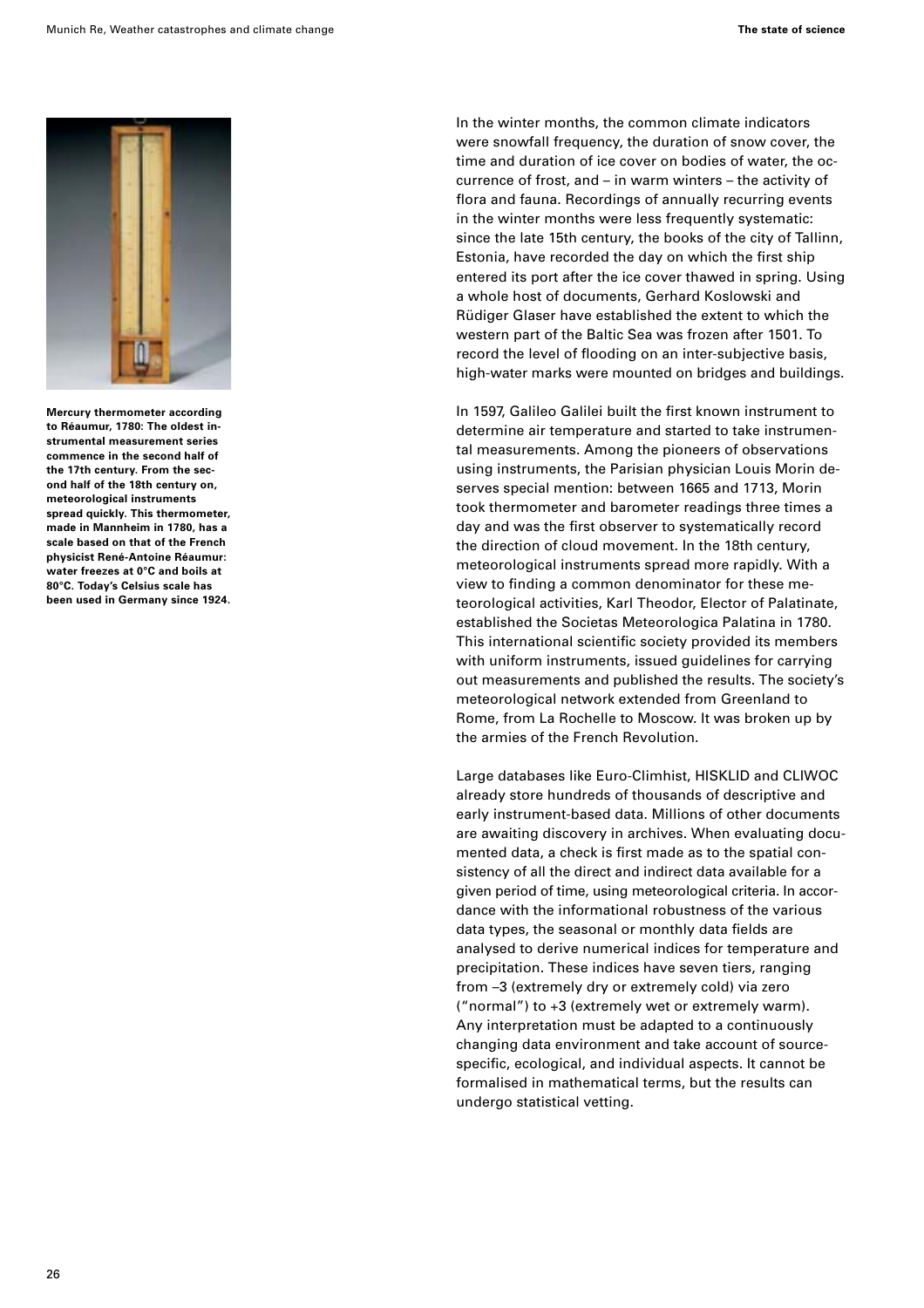Maras 2ź n

**Weather description by Father Josef Dietrich (1645–1704) at Einsiedeln Monastery (Switzerland). Father Josef kept the monastery journal from 1672 until 1695. Not infrequently, the weather description for a single day extends over several lines and is surprising in its wealth of meticulously detailed observations. Dietrich already distinguished between four types of cloud and classified precipitation by duration and intensity. The movement of a cold front on 29/30 May 1695, for example, is described as follows: "We found a very wet morning because it had rained incessantly all night and was still raining in the morning. Higher up, there was a little snow. Toward midday, the rainy weather stopped again, and it looked much brighter; by 3 o'clock, there was even a bit of sunshine."**



**To document the level of severe floods for posterity, high-water marks on buildings were used to indicate maximum levels.**

**On this house in Wertheim at the confluence of the rivers Tauber and Rhine, 24 high-water levels are documented. Tens of thousand of high-water marks were destroyed in the 20th century.**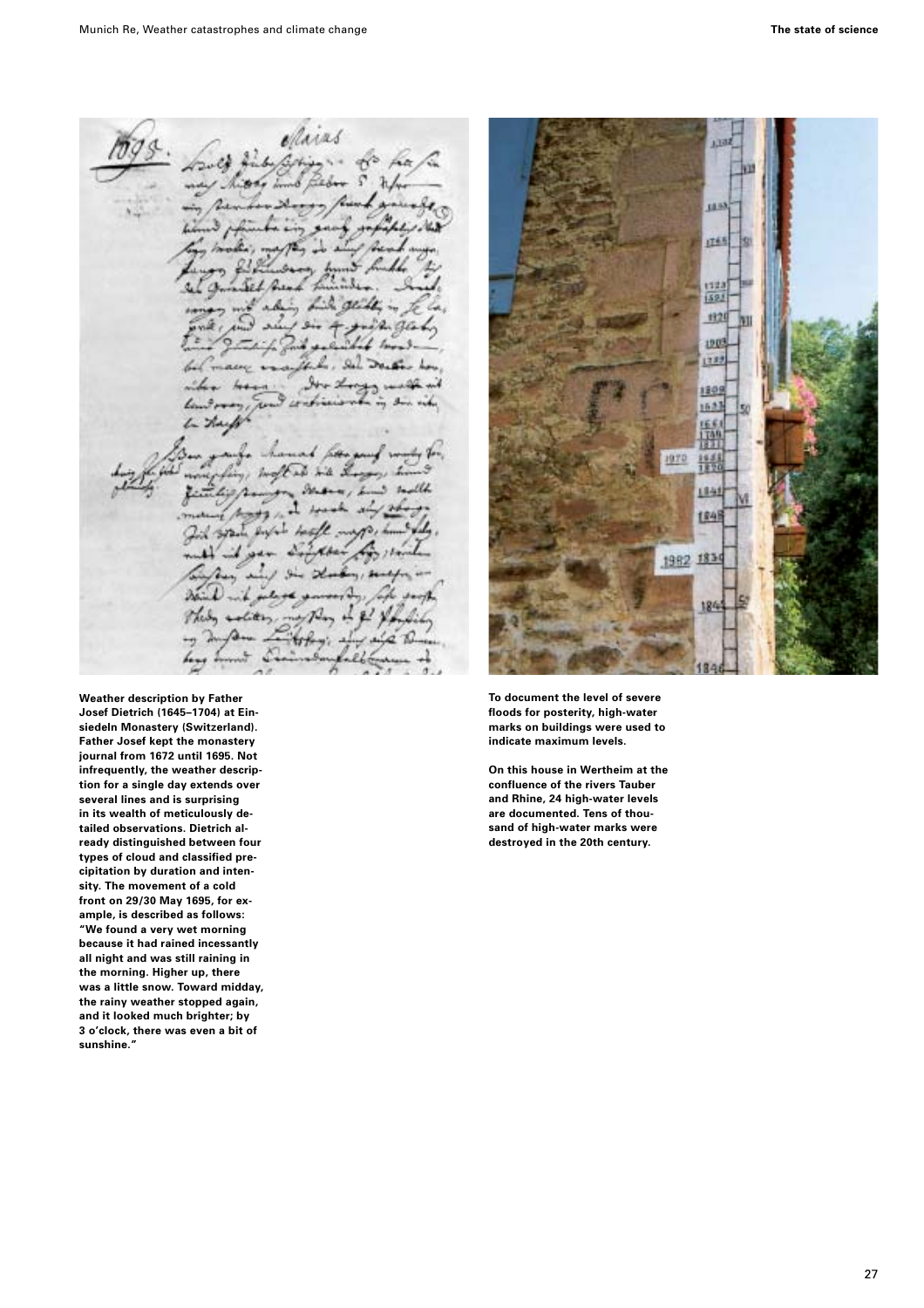

**Fig.1b Deviations from the mean, 1901–1998**



**Fig.1c RE temperature**



**For the record winter of 1709, statistical methods were used to estimate seasonal and monthly temperatures, with the support of early instrument-based measurements and temperature indices, for 5,000 grid points in Europe. In eastern central Europe, this most extreme winter of the last 500 years was as much as 6°C too cold. In the night from 5 to 6 January 1709, France was reeling under a cold-air front advancing at a speed of 40 km/h, bringing a temperature drop of some 20°C. On the morning of 6 January, the cold air had reached the Mediterranean and caused untold damage to frost-sensitive plants.** 

**The RE (reduction of error) values are a statistical measure of the quality of the reconstructions. The higher the RE value, the higher the confidence in the quality of the reconstruction.**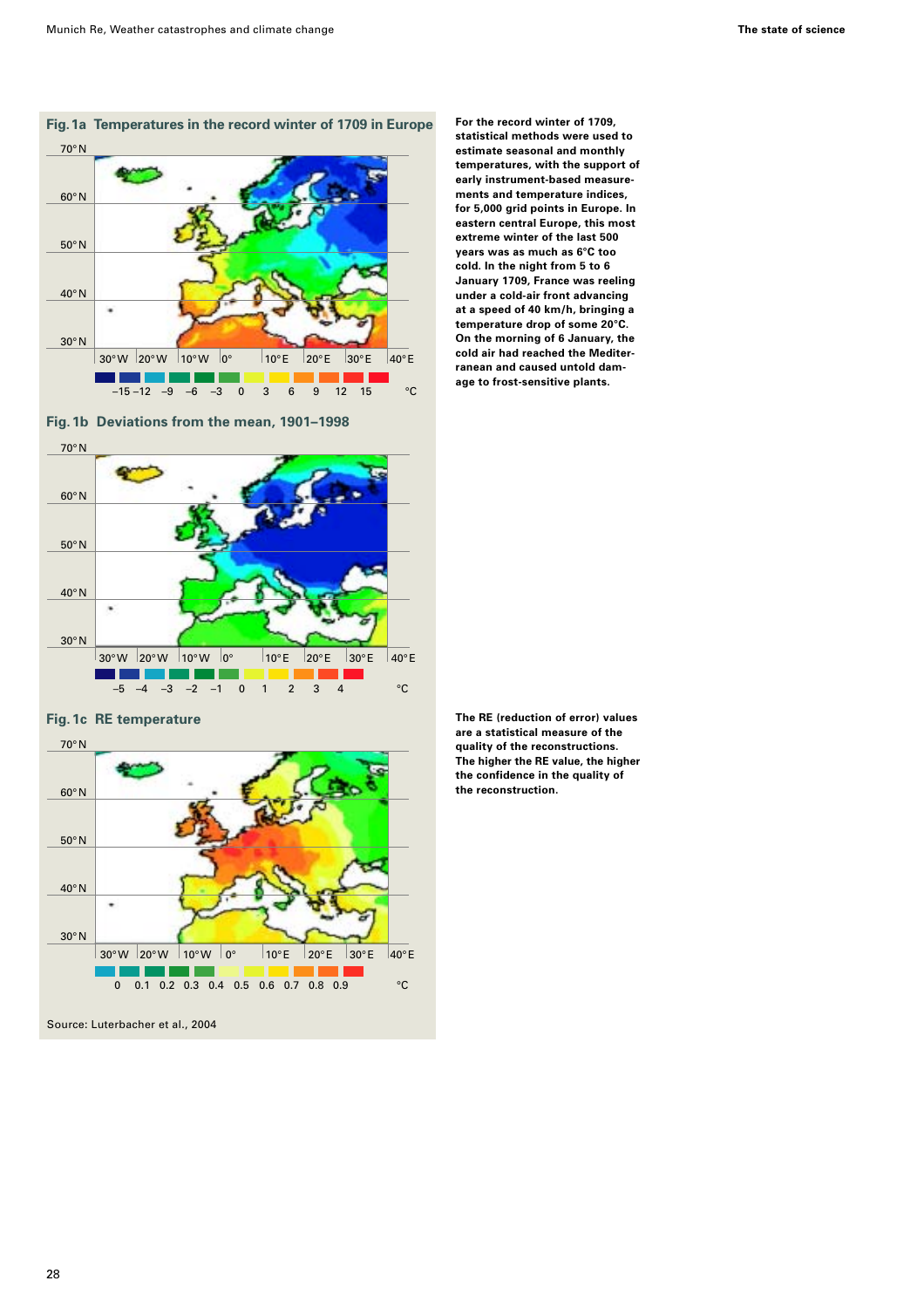

How can index series be further evaluated? To start with, a statistical comparison of index series and measurement series can yield regression equations which, in turn, can be used to estimate temperature and precipitation. Also, using these indices as starting material, it is possible to model the impact of climate on climate-sensitive sectors, such as pre-industrial agriculture, but also the effect of climate fluctuations on eco-systems in the past. Finally, studies have shown that a few geographically well-distributed series of measurements for temperature, precipitation, and air pressure suffice to estimate the sea-level air pressure field and the spatial patterns of temperature and precipitation for the whole of Europe.

On the basis of such considerations, Jürg Luterbacher, Heinz Wanner, et al. (University of Berne) have reconstructed spatial changes in air pressure, temperature, and precipitation for more than 5,000 grid points throughout Europe using statistical models. Until 1658, seasonal and, subsequently, also monthly reconstructions were made (Fig. 2). On this extensive spatial basis, the significance of climatic influences for the price of grain, the business cycle, and the outbreak of epidemics in recent centuries is currently being investigated systematically for the first time.

**For the period before 1755, figures have been estimated using temperature indices. Thereafter, they are based on measurements: the winters of the "Little Ice Age" (until 1895) were 0.5°C colder in the long term than those of the 20th century, and as much as 2°C between 1675 and 1700.**

Presented below are some of the results of historical climate research which have become important in recent discussions about anthropogenic climate change. The outstanding climatic anomaly in recent years was undisputedly in the summer of 2003. Across Europe, the summer was the warmest in the last 500 years. In southern central Europe, it put all record temperatures observed since the start of instrument-based measurements (1755) well into the shade. The only analogous case from the last 700 years was possibly the summer of 1540, when grain and vine ripened at the same time as in 2003, which points to similar temperature conditions. Still, the drought of 1540 was much more serious. From mid-March to the end of September, large areas of (central) Europe were under almost continuous high pressure. In these six months, a little rain fell on only a few days. Numerous wells dried up, and the smaller rivers between the Rhine and the Carpathian Mountains ran dry. At some points along the Rhine, it was possible to wade across the river. Many people had to travel long distances at night to fetch their water in wine kegs, which were carried by pack animals. Forests went up in flames, and the fires were so numerous that a veil of smoke settled over wide areas of the continent. Can this severe analogous case of 1540 be cited as a fact which invalidates the significance of the summer of 2003 as evidence of the greenhouse effect?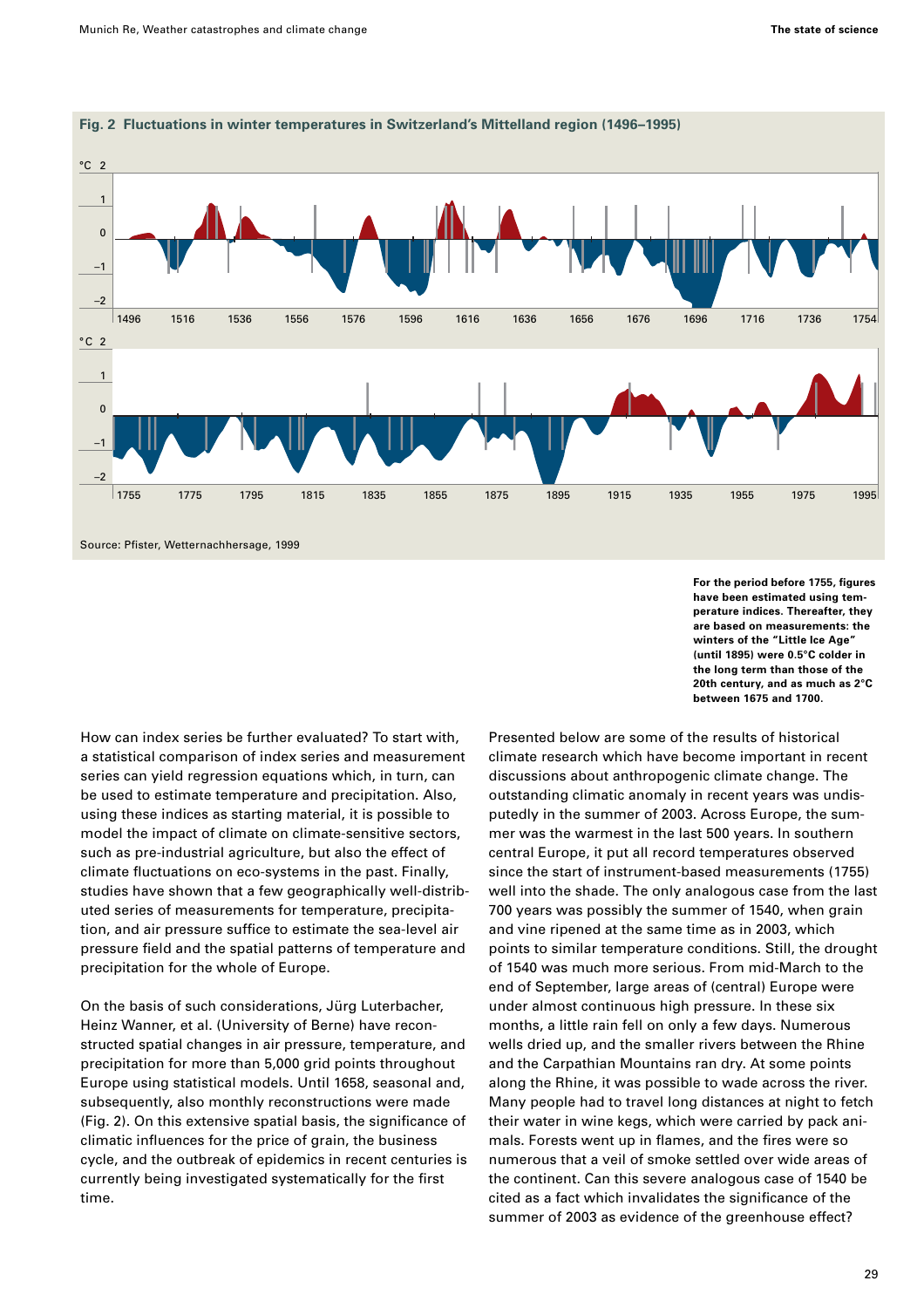An answer to this is provided by the chart below: for each decade in the period 1501 to 2000, it shows the number of extremely warm and extremely cold months (anomalies). The measurement series (since 1755) were converted to index data. The colour scale shows the nature of the precipitation in the various, thermally extreme months (very wet, "average", very dry). Three phenomena stand out:

- 1 Extremely cold and dry months (with dominating winds from north to east) occurred more frequently between 1570 and 1890 than since then. Such anomalies are regarded as indicating the "Little Ice Age", which started in central Europe around 1300 and ended in the late 19th century.
- 2 In the years 1901 to 1990, an average of five cold and four warm anomalies were measured. In the 1990s, cold extremes did not occur at all, while the number of much too warm months has risen five-fold compared with the average values in the period 1901–1990. The maximum value of 22 warm anomalies (1991–2000) is more than twice as high as the maxima in the period 1501–1990.

3 The analogous case of 1540 must be assigned to a different environment in climate history than the extreme summer of 2003. The Mediterranean summer of 1540 was followed two years later by a cold and wet summer, during which the much-battered glaciers were able to recuperate. The summer of 1947, also cited occasionally as a case similar to that of 2003, was preceded by a cold winter in which the Rhine froze in Germany.

The greenhouse-effect scenarios assume that, as average values rise, the spectrum of extremes will shift. Cold extremes will vanish: what was deemed normal in the past, will now become "cold", and what used to be "warm" will become normal. And, beyond the record heat figures measured hitherto, so the thinking goes, we will have to face what are literally unprecedented extremes. The developments in the last 15 years in central Europe are largely in line with this scenario. The very cold extremes, which were a firm component of our climate for centuries, have disappeared entirely since 1988. Instead, the warm extremes in the 1990s occurred five times more often than in the entire "warm" 20th century. And, with the summer of 2003, we have been given a taste what might lie ahead.

It is the remit of scientists (and science historians) to fit present-day events and developments into a larger context. This is true not only of political events but, in an age of global warming, also – and increasingly so – of climate anomalies and natural disasters. Historical climatology is able to provide arguments for discussion in this area.

## **Fig. 3 Sum of the extremely warm and extremely cold months (anomalies) per decade (1501–2000), classified by precipitation conditions**



**The "Little Ice Age" stands out owing to an accumulation of cold anomalies, and the present-day greenhouse climate owing to the 22 extremely warm months in the 1990s, a number unprecedented since 1500.**